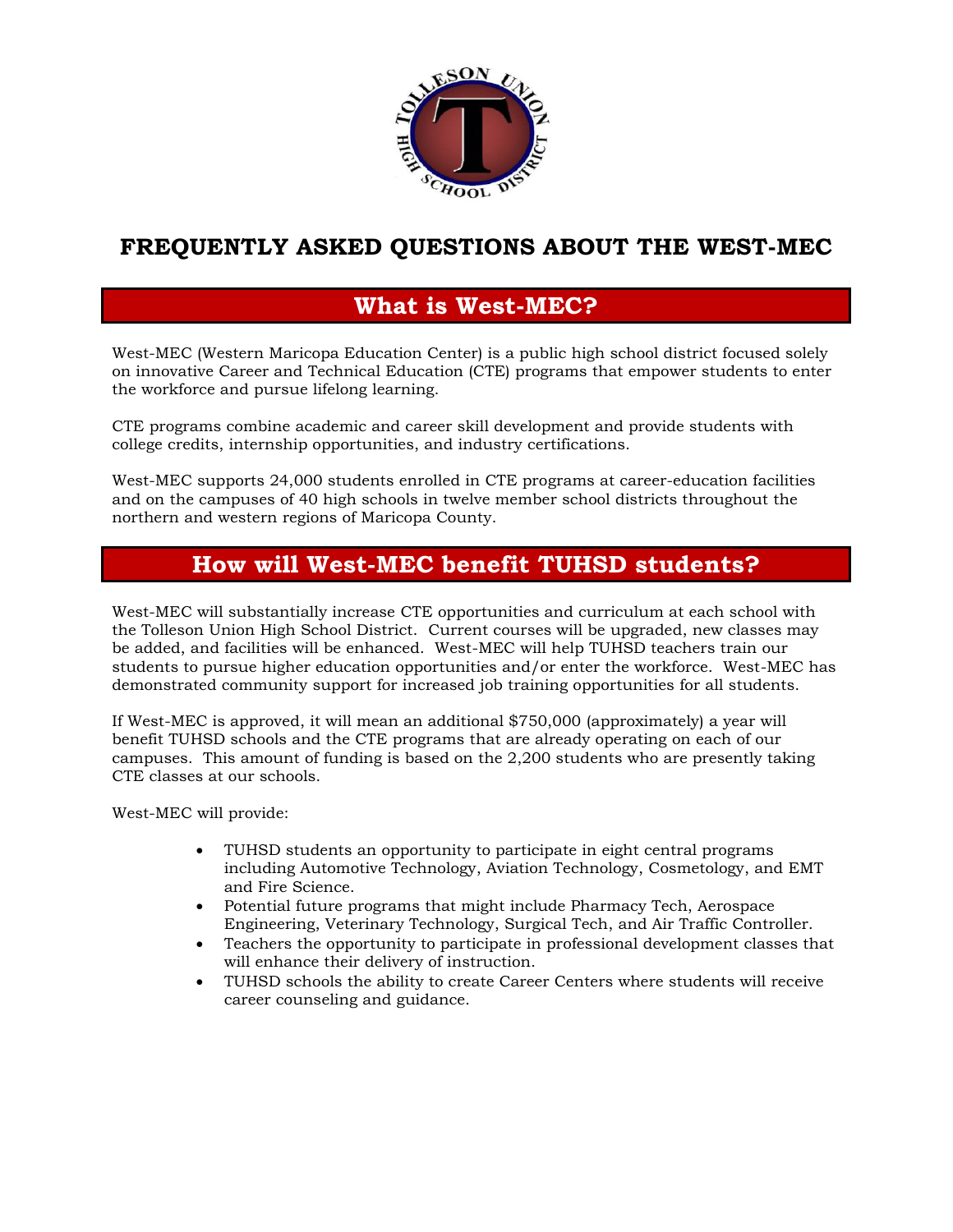## **What will joining West-MEC cost a TUHSD taxpayer?**

It TUHSD voters approve the District joining West-MEC, it will cost homeowners \$5.00 a year on a home with a full cash value of \$100,000.

### **How many TUHSD students are enrolled in CTE?**

Currently there are over **2,200 TUHSD students enrolled in CTE classes** throughout the district. The majority of students take CTE classes on their home campus, but there are several students who are participating in CTE programs (Cosmetology and Auto Technology) at central locations.

#### **What CTE classes are offered in TUHSD?**

The Tolleson Union High School District currently offers the following classes:

Culinary Arts Marketing Carpentry Sports Medicine Early Childhood Business Operations **Bioscience** Finance Fashion Drafting Welding Auto Tech IT Programming

### **What are the four components of the CTE Model?**

CTE is an instructional delivery system that gives students a well-rounded learning experience. CTE focuses on classroom and interactive laboratory instruction. Students also participate in personal and leadership development through Career and Technical Student Organizations (CTSOs). The CTE Program Delivery Model is comprised of four components:

- 1. Classroom Instruction
- 2. Hands-On Instruction
- 3. Career-Based Experience
- 4. Leadership Development

## **How do CTE students perform academically?**

- **92%** of students who completed a CTE program passed AIMS Math as compared to a passing rate of 70% for all other students.
- **95%** of students who completed a CTE program passed AIMS Reading as compared to a passing rate of 75% for all other students.
- **96%** of students who completed a CTE program passed AIMS Writing as compared to a passing rate of 72% for all other students.
- **99%** of students who completed a CTE program graduated on time as compared to 76% for all other students.